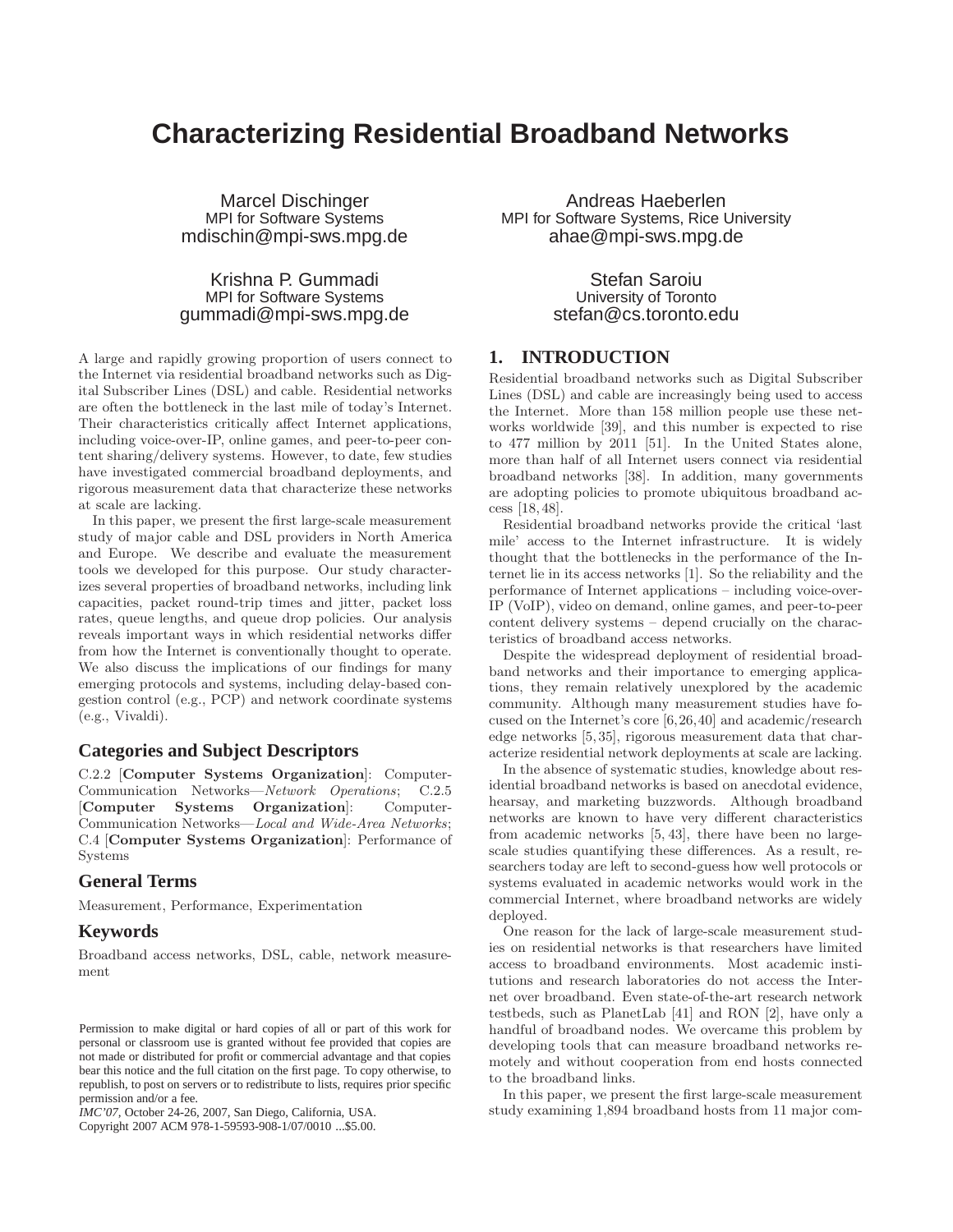

Figure 1: A typical setup of (a) cable and (b) DSL access networks

mercial cable and DSL providers in North America and Europe. To conduct this study, we developed tools that enable us to measure a large number of remote broadband links. We performed a detailed characterization of an extensive set of properties of broadband links. Our analysis was driven by three questions:

- 1. What are the typical bandwidth, latency, and loss characteristics of residential broadband links?
- 2. How do the characteristics of broadband networks differ from those of academic or corporate networks?
- 3. What are the implications of broadband-network properties for future protocol and system designers?

Our study reveals important ways in which cable and DSL networks differ from the conventional wisdom about the Internet, accumulated from prior studies of academic networks. For example, many cable links show high variation in link bandwidths over short timescales. Packet transmissions over cable suffer high jitter as a result of cable's time-slotted access policy. DSL links show large last-hop delays and considerable deployment of active queue management policies such as random early detection (RED). Both cable and DSL ISPs use traffic shaping and deploy massive queues that can delay packets for several hundred milliseconds.

Our findings have important implications for emerging protocols and systems. For instance, the high packet jitter in cable links can affect transport protocols that rely on round-trip time (RTT) measurements to detect congestion, such as TCP Vegas [9] and PCP [3]. Further, the large queue sizes found in cable and DSL ISPs can be detrimental to real-time applications such as VoIP when they are used concurrently with bandwidth-intensive applications such as BitTorrent [8].

The rest of the paper is organized as follows: Section 2 provides an overview of residential cable and DSL networks. Section 3 describes our measurement methodology, including the tools we built for gathering data over remote broadband network links. Section 4 then presents an in-depth analysis of our data set, characterizing the bandwidth, latency and loss properties of broadband networks. In Section 5, we discuss the implications of our findings for the designers of future protocols and systems. Section 6 presents related work, and Section 7 summarizes our conclusions.

# **2. BACKGROUND**

Two types of broadband access networks are popular today: cable networks and DSL networks. In this section, we present a brief description of their architectures, and we point out differences to other access networks, such as corporate and academic networks.

# **2.1 Cable networks**

Cable networks use the cable television infrastructure to connect home users to the Internet. In these networks, a master headend connects to several regional headends using fiberoptic cables. Each regional headend serves a set of customers (up to 2,000 homes). A single coaxial cable, carrying both television and data signals, links these customers to their headend.

DOCSIS [10] is the most common specification defining the interface requirements of cable modems. In DOCSIS, each cable modem (CM) exchanges data with a cable modem termination system (CMTS) located in a regional headend. In the downstream direction, the CMTS broadcasts data to all cable modems that are connected to it. The cable modems filter all received data and forward only the bytes destined for their customer's host. In the upstream direction, the access channel is time-slotted – a cable modem must first reserve a time slot and wait until the CMTS grants the reservation. When the time slot has been granted, the cable modem can transmit data upstream. Figure 1(a) illustrates a typical setup of a cable access network.

There are several important differences between cable and other access networks. First, cable links typically have asymmetric bandwidths: their downstream bandwidth is much higher than their upstream bandwidth. Second, customers cannot use the full raw capacity of their cable links. Instead, cable networks use traffic shaping to restrict users from consuming more bandwidth than their contract stipulates. Although cable networks currently allow raw data rates of up to 40 Mbps, the contracts of individual customers specify much lower rates, between 128 Kbps and 10 Mbps. Further, some ISPs over-subscribe their cable access networks. In this case, the level of service experienced by customers can vary depending on the amount of competing network traffic.

Finally, cable modems can concatenate multiple upstream packets into a single transmission, which results in short bursts at high data rates. Thus, the upstream latencies can fluctuate heavily, depending on the allocation policy, and the amount of signaling and concatenation used by the CMTS.

### **2.2 Digital Subscriber Line networks**

DSL access networks use existing telephone wiring to connect home users to the Internet [13]. Unlike cable customers, DSL customers do not share their access link. Each customer's DSL modem uses a dedicated point-to-point connection to exchange data with a Digital Subscriber Line Access Multiplexer (DSLAM). The connection carries both data and telephone signals, which are encoded in different frequencies. On the customer side, a splitter separates the two signals and forwards the data signal to the DSL mo-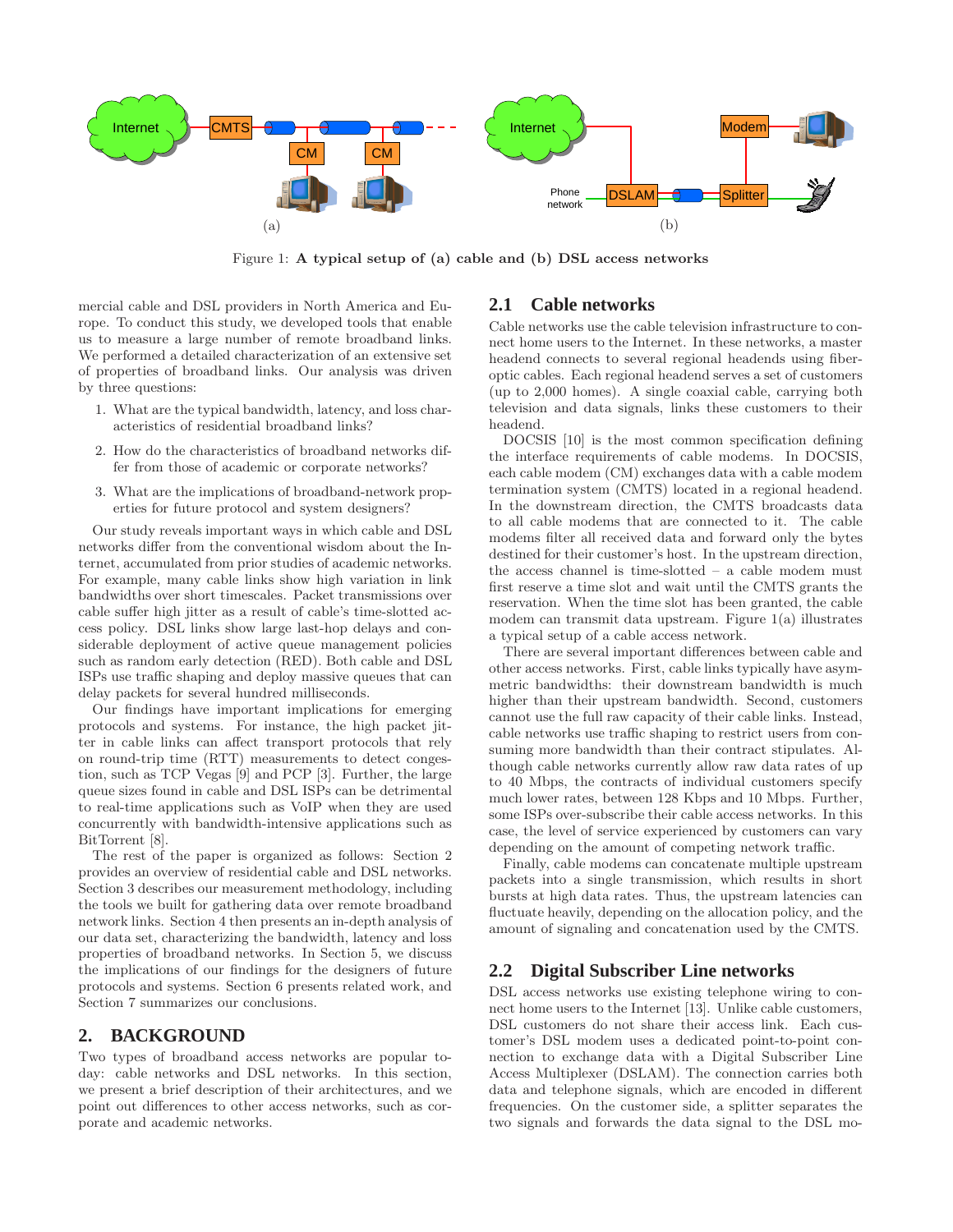|                          | DSL                   |                       |                        |                          |                      |                          | Cable            |                             |            |             |                     |
|--------------------------|-----------------------|-----------------------|------------------------|--------------------------|----------------------|--------------------------|------------------|-----------------------------|------------|-------------|---------------------|
|                          | Ameritech             | <b>BellSouth</b>      | BT<br><b>Broadband</b> | PacBell                  | Owest                | <b>SWBell</b>            | Charter          | Chello                      | Comcast    | Road Runner | Rogers              |
| Company                  | AT&T                  | AT&T                  | BT Group               | AT&T                     | Owest                | AT&T                     | Charter<br>Comm. | <b>UPC</b>                  | Comcast    | TimeWarner  | Rogers              |
| <b>Region</b>            | S+SW USA              | <b>SE USA</b>         | UK                     | S+SW USA                 | W USA                | $S + SW$<br><b>USA</b>   | <b>USA</b>       | Netherlands                 | <b>USA</b> | <b>USA</b>  | Canada              |
| <b>Hosts</b><br>measured | 113                   | 155                   | 173                    | 158                      | 97                   | 397                      | 114              | 120                         | 118        | 301         | 148                 |
| Offered BWs<br>(bps)     | 768K, 1.5M,<br>3M, 6M | 768K, 1.5M,<br>3M, 6M | $2-8M$                 | 768K,<br>1.5M, 3M,<br>6M | 256K,<br>1.5M,<br>7M | 768K,<br>1.5M, 3M,<br>6M | 3M, 5M,<br>10M   | 384K,<br>1.5M, 3M,<br>6M.8M | 6M, 8M     | 5M, 8M      | 128K, 1M,<br>5M, 6M |

Table 1: Measured hosts: We measured 1,894 broadband hosts from 11 major commercial cable and DSL providers in North America and Europe.

dem. Figure 1(b) illustrates a typical setup of a DSL access network.

There are two important differences between DSL networks and other access networks. First, like cable networks, DSL networks often have asymmetric bandwidths; their downstream bandwidth is higher than their upstream bandwidth. Second, the maximum data transmission rate falls with increasing distance from the DSLAM. To boost the data rates, DSL relies on advanced signal processing and error correction algorithms, which can lead to high packet propagation delays. Consequently, the properties of DSL access links vary depending on the length or the quality of the wiring between a modem and its DSLAM.

### **3. MEASUREMENT METHODOLOGY**

The goal of our study was to perform a rigorous characterization of broadband access networks. For this, we measured their link bandwidths, latencies, and loss rates. We also characterized the properties of broadband queues, including queue sizes and packet drop policies. Finally, we examined a physical property specific to the cable transmission medium: the time-slotted access policy of the upstream channel. We measured the effects of this access policy on latency and jitter. Because broadband access links are asymmetric, we measured the properties of the upstream and downstream directions separately.

For our measurements to be generally applicable, the study needed to be performed at large scale. Previous studies of broadband [14,32,33] used measurement tools that required cooperation from the remote broadband hosts. Such a methodology restricts the scale of the measurement study. Instead, we developed a different methodology for conducting large-scale detailed broadband measurements. Our approach requires minimal cooperation from the remote hosts, allowing our measurements to scale to thousands of broadband links.

Remote hosts need to cooperate only in two simple ways. First, they must respond to ICMP echo request packets with ICMP echo responses. Second, they must send TCP reset (RST) packets when they receive TCP acknowledgments (ACK) that do not belong to an open TCP connection. Both responses are mandated by the corresponding protocols, and previous work shows they are supported widely [23].

At a high level, our technique is simple – we probe the broadband link with packet trains of different rates, using packets of various types and sizes. We use the responses received to infer a broad range of characteristics, both downstream and upstream. This approach requires support from only one endpoint of an Internet path, but obtaining accurate measurements is more challenging than with tools that require support from both endpoints or with tools that have been explicitly designed to measure one specific property [17, 29, 33].

In the remainder of this section, we present our measurement methodology in more detail. We describe how we selected broadband hosts from different ISPs. We list the types of probe trains used to gather data. And we describe how we inferred the characteristics of the broadband links. Finally, we present how we validated the assumptions of our methodology, and we discuss potential concerns and limitations of our tools.

## **3.1 Selecting residential broadband hosts**

We used techniques similar to those described in [23] to select 1,894 broadband hosts from 11 major cable and DSL providers in North America and Europe. We identified IP address ranges of popular residential ISPs from IP-to-DNS mappings (e.g., BellSouth's DNS names are adsl- \*.bellsouth.net), and we scanned for IP addresses responding to our probes.

Table 1 summarizes high-level information about the ISPs we measured. Our study includes five out of the top ten largest broadband ISPs in the U.S.  $[27]^1$ , the largest cable provider in Canada [28], the second-largest cable provider in the Netherlands [50], and the largest DSL provider in the U.K. [42]. From each ISP, we chose approximately 100 hosts randomly and measured them.

Table 1 also shows the bandwidths advertised by ISPs on their web sites. Although a range of speeds is available, all advertised bandwidths are lower than 10 Mbps. We took advantage of this property by using 10 Mbps probe streams to saturate these broadband links and their routers.

### **3.2 Probe trains to measure broadband links**

We used five types of probe packet trains to measure each broadband link. Each probe train was sent from wellconnected hosts located in four academic networks (Figure 2). The academic networks used are dispersed geograph-

<sup>&</sup>lt;sup>1</sup>During the recent consolidation of the U.S. telecom industry, many large ISPs merged with each other. Four of the eleven ISPs we measured are owned today by AT&T, a single company. However, our measurements show that their networks have very different characteristics. For the purposes of this study, we treat them as independent ISPs.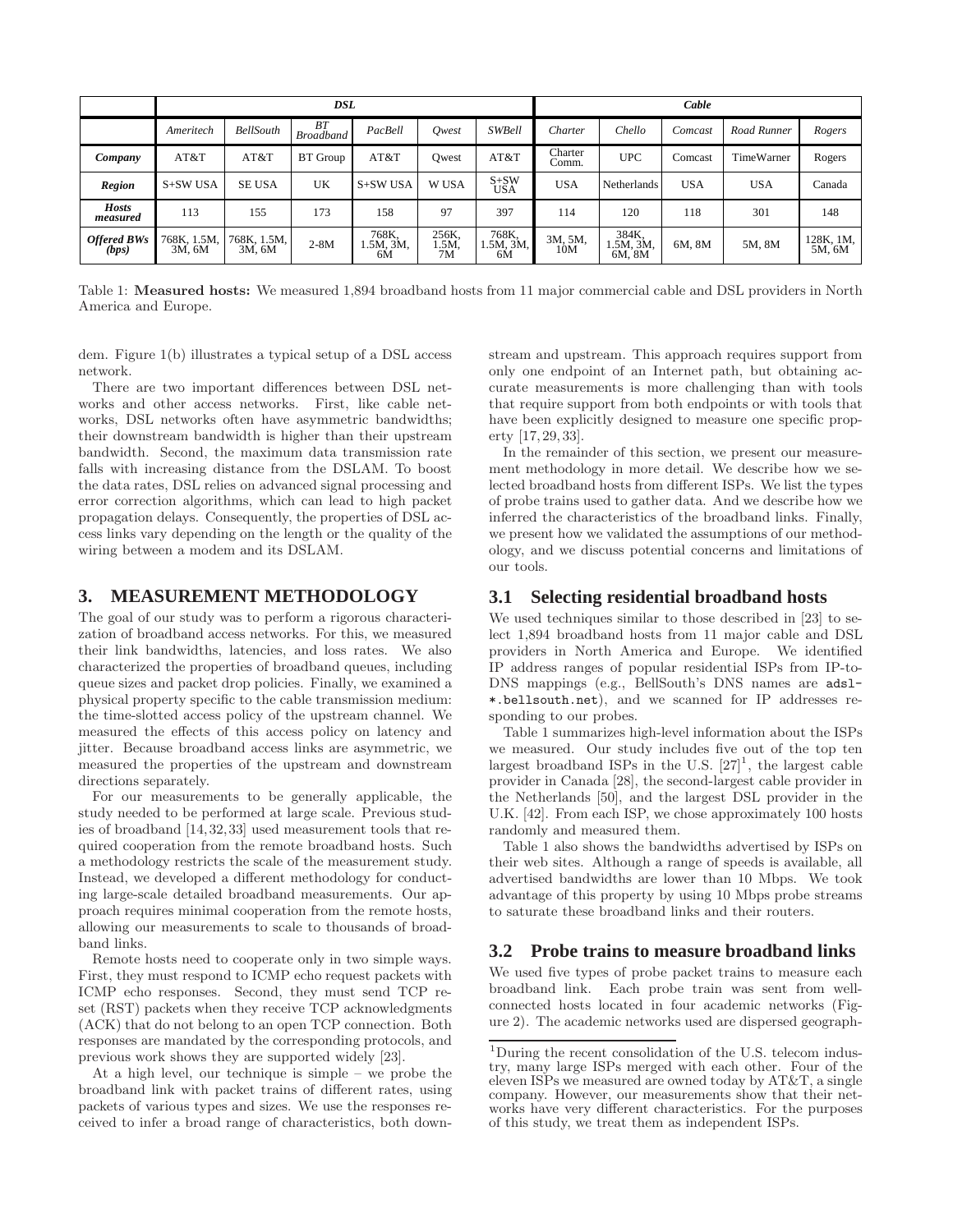

Figure 2: Experimental setup

ically – three in North America (in the south, northwest, and northeast) and one in Europe. We also probed the last-hop router before each broadband link. We used traceroute to discover these routers.

We sent probe trains at different rates. We refer to our high-rate probe trains as floods, and to our low-rate probe trains as trickles. All floods were sent at 10 Mbps to saturate the broadband links. Consequently, packet floods measure the network under congestion. By contrast, all packet trickles were sent at a rate of a few tens of Kbps, so they characterize the broadband network under normal operational conditions.

We limited the packet floods to at most 10 s, whereas we allowed trickles to last from several hours to several days. To capture diurnal variations of network properties, we repeated the floods every half hour for one week.

Asymmetric large-TCP flood: We sent large (1,488 byte<sup>2</sup>) TCP ACK packets, and the remote host responded with small (∼40-byte) TCP RST packets. The ACK packets saturated the downstream links and router queues, but the responses, being smaller and fewer, did not saturate the upstream links or queues.

Symmetric large-ICMP flood: We sent large  $(1,488$ byte) ICMP echo request (PING) packets, and the remote host responded with ICMP echo response packets of the same size. This packet train saturated the links and router queues in both downstream and upstream directions.

Symmetric small-TCP flood: We sent small (40-byte to 100-byte) TCP ACK packets, and the remote host responded with small (∼40-byte) TCP RST packets. Like the symmetric large-probe flood, this packet train saturated the network in both downstream and upstream directions but with much smaller packets.

Symmetric large-ICMP trickle: We sent large (1, 488 byte) ICMP echo request packets spaced at large intervals randomly chosen between 10 ms and 30 ms, and the remote host responded with ICMP echo response packets of the same size. Unlike the above probe trains, this packet train did not saturate the downstream or upstream links.

Symmetric small-TCP trickle: We sent small (40-byte) TCP ACK packets spaced at large random intervals between 10 ms and 30 ms, and the remote host responded with small (∼40-byte) TCP RST packets. This packet train did not saturate the downstream or upstream links.

# **3.3 Measured broadband link properties**

Our measurements rely on a simplifying assumption: that the broadband access link is the only bottleneck along the Internet path between our measurement hosts and the remote broadband hosts (Figure 2). We validate this assumption in the next section. This section describes how we measured the properties of the broadband links based on this assumption.

Link bandwidth: To estimate the allocated downstream bandwidth, we calculated the fraction of answered probes in the large-TCP flood, which saturates the downstream link only. For example, we estimate the downstream bandwidth of a link to be 6 Mbps when 60% of packets in our 10 Mbps large-TCP flood are answered. We used the same technique to estimate upstream bandwidths from the symmetric large-ICMP flood. The behavior of the large-ICMP flood is driven by the bandwidth of the slower link, which for cable and DSL is the upstream link.

Our techniques yield incorrect estimates in the presence of cross-traffic. We use IPID-based techniques described in [23] to identify and eliminate all measurement probes affected by cross-traffic.

Packet latencies and jitter: We characterized three types of packet delays and their variation (jitter) for each link: queueing delay, propagation delay, and transmission delay.

We estimated the maximum possible queueing delays (or queue lengths) by calculating the variation in RTTs of packets in our floods. To determine downstream queue lengths, we calculated the difference between the 95th percentile highest RTTs and minimum RTTs of packets in the large-TCP flood, which overflows only the downstream router queues. A similar calculation for the large-ICMP flood, which overflows queues in both directions, estimated the sum of downstream and upstream queue lengths. We subtracted the downstream queue length from this estimate to obtain the length of the upstream queue.

To study propagation delays of broadband links, we estimated their last-hop delays. We calculated last-hop delay as the difference between the latencies of small-TCP trickle probes to the broadband host and to its last-hop router. By comparing the last-hop delays for different packet sizes, we were able to infer the transmission delays in broadband links. We discuss transmission delays in more detail in Section 4.2. Packet loss: We estimated typical packet loss rates in broadband networks by calculating the fraction of lost packets in the small-TCP trickle. To detect packet loss due to queue management policies, such as RED, we examined how the loss rate varies with the latencies of the packets. We discuss the details of RED detection in Section 4.3.

### **3.4 Validating our assumptions**

Next, we discuss five important concerns about our methodology:

- 1. To be accurate, our probes must traverse the entire Internet path reaching the broadband host and not be answered by an intermediate router. Do our measurements reflect accurately the properties of broadband access links?
- 2. We assumed that the broadband links are the bottlenecks in the measured Internet paths. How often are broadband links the bottlenecks along the measured Internet paths?

<sup>2</sup>We used 1,488-byte probes because some DSL links running PPPoE or PPPoA have an MTU of less than 1,500 bytes.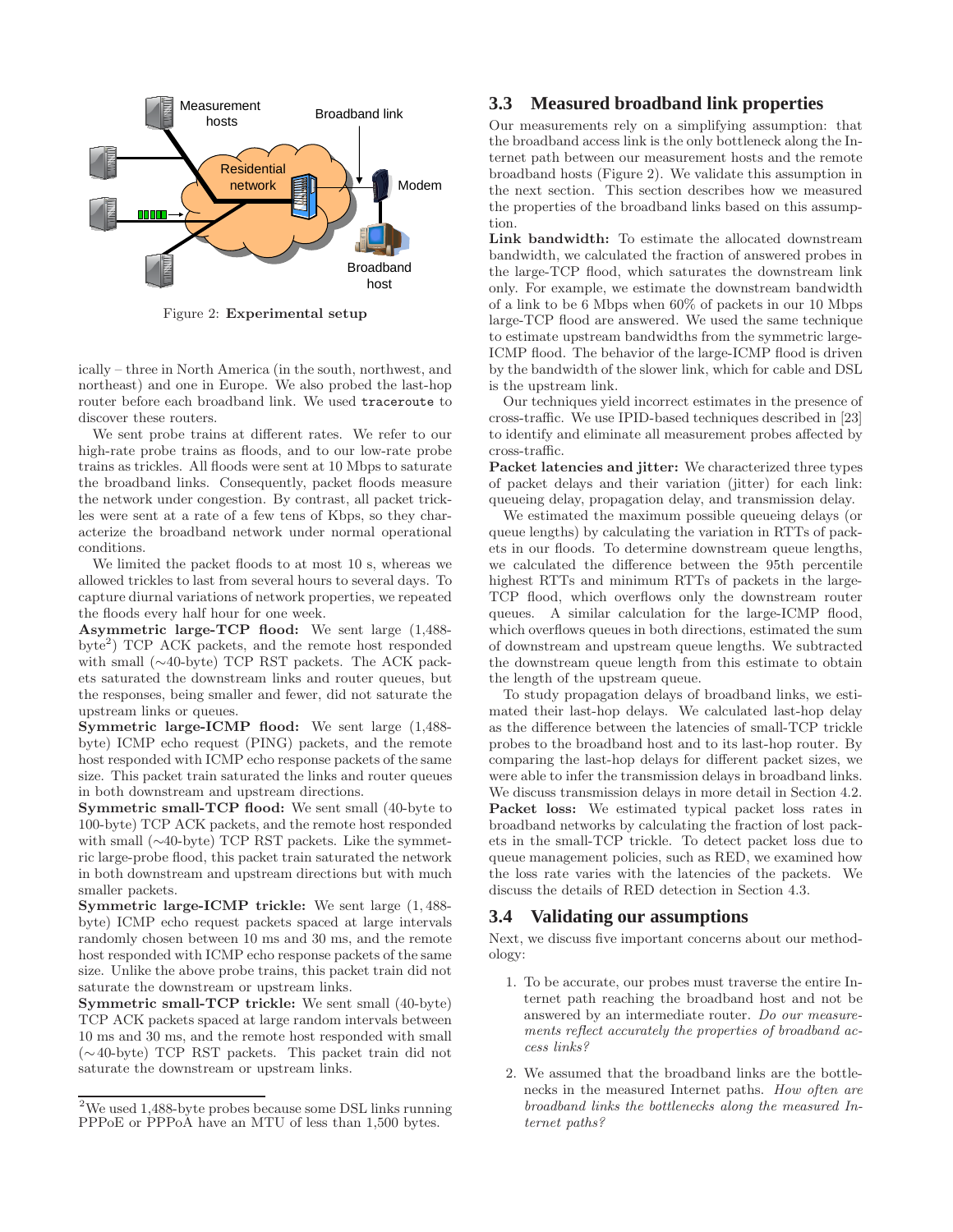

Figure 3: The broadband link is the bottleneck: Comparison of the paths to the residential broadband hosts and their corresponding last-hop routers. The former include the broadband link, while the latter do not. The two sets of paths have very different characteristics, which validates our assumption that broadband links are the bottlenecks along the Internet paths to broadband hosts.

- 3. We assumed broadband hosts respond to all probes without any delay. In practice, end hosts could drop or rate limit their responses. How often do broadband hosts delay or drop response packets?
- 4. Our probes can be interpreted as port scans or attacks. What are the best practices we used in our measurements?
- 5. Large-scale Internet studies suffer from limitations and shortcomings. What are some of the limitations of our study?

#### *3.4.1 Do our measurements reflect accurately the properties of broadband access links?*

We ran controlled experiments using five broadband hosts (two cable and three DSL) under our control, located in North America and Europe. These experiments were performed on a small scale because they required end-host cooperation. Although we hoped to recruit more volunteers, the effort required to setup our experiments made it difficult to convince users to perform them. Our experiments require root access and manual changes to the modems' firewalls.

First, we checked whether the probe packets were being sent over the broadband link or whether they were being answered by a router in the middle of the network. We found that in all cases the probes were being responded to by the NAT-enabled modems in the customers' premises. By configuring the modems to forward any arriving probe packets to end hosts, we were able to receive the probes at our end hosts (Figure 2). Note that the probes must cross the broadband link to reach the modems.

Second, we checked whether the NAT-enabled modems affected the measurements by delaying or rate-limiting their responses. We gathered two traces for each link: one when the modem responded to the probes, and another when the modem forwarded all probes to the broadband hosts. We configured the broadband hosts to respond to the probes without any delay (less than 100  $\mu$ s) or rate-limiting. We compared the two traces with respect to latencies and losses of probes and responses. The two traces matched closely in all cases, suggesting that the modems do not adversely affect our measurements.

Finally, we verified the accuracy of our bandwidth and queue length measurements. We compared the measured bandwidths of the access links with the rate speeds advertised by their ISPs. We found that these bandwidths matched very closely – the average difference in downstream bandwidths was less than 3%. To validate our queue length estimates, we used our access to the end hosts to measure the upstream and downstream queue lengths separately and accurately. The measurements matched the estimated queue lengths very well. The close match suggests that both our bandwidth and queue length measurements are accurate.

## *3.4.2 How often are broadband links the bottlenecks along the measured Internet paths?*

Our methodology assumes the broadband link is the bottleneck on the Internet path measured. Because our probes are sent from well-connected academic hosts, the broadband links are likely to be the bottlenecks in these paths. To validate this assumption, we sent a large-TCP flood probe train to the broadband host and another train to its last-hop router. Comparing these two probe trains revealed that the broadband links are in fact the bottlenecks.

Figure 3 compares the available bandwidth, the RTT increases, and the packet loss rate of the two traces for 1,173 randomly selected broadband hosts. Most paths to the lasthop routers achieved the full 10 Mbps throughput, experiencing almost no losses or RTT fluctuations. By contrast, the paths including the broadband link had much lower throughput, considerable RTT increases, and high packet loss. This suggests that these variations are caused by the last hop (i.e., the broadband link).

#### *3.4.3 How often do broadband hosts delay or drop response packets?*

Our methodology assumes broadband hosts respond to probes without any delay. Several factors could prevent hosts from responding to some or all of our probes. For example, a firewall may block certain types of probes, such as PINGs. Some routers add a delay between the arrival of a probe and the departure of the response [21]. Also, a host with limited processing power might delay or drop packets arriving at high rates.

We removed all hosts that did not respond to our probes. We also removed the broadband hosts that rate-limited their probe responses. We identified such hosts by checking for large loss episodes occurring periodically.

Finally, we performed the following experiment to check whether our probe trains were too aggressive for the processing power of some hosts. We sent probe trains at 10 Mbps but with varying packet sizes. Although the trains consumed the same bandwidth, their packet sending rates were different. We checked whether hosts experienced higher losses at faster sending rates. A higher loss rate suggests that an end host cannot process packets at fast rates. We checked how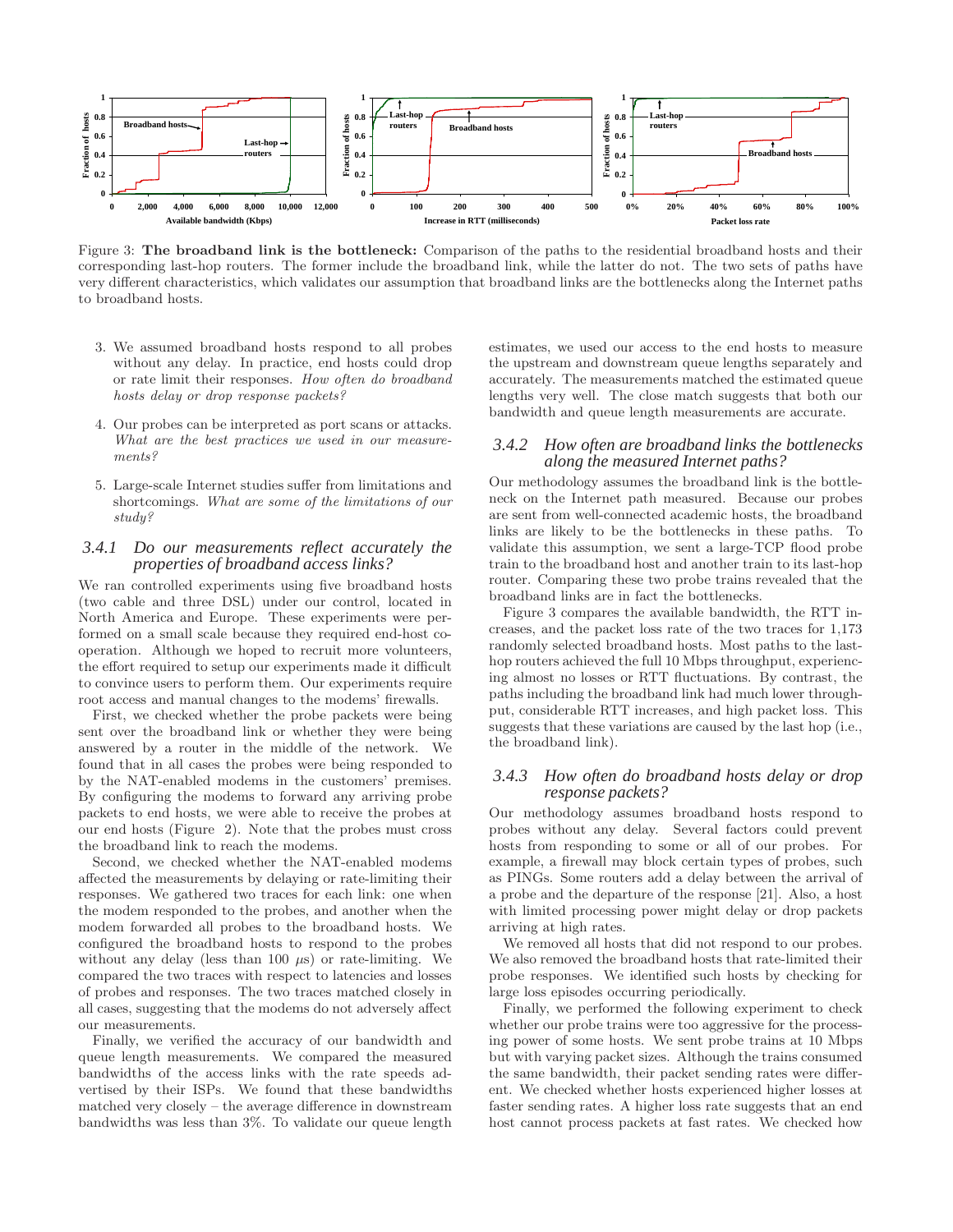

Figure 4: Allocated downstream and upstream link bandwidths: Most ISPs offer upstream bandwidths of 500 Kbps or less, even when the downstream bandwidths exceed 5 Mbps.

losses vary with packet sending rates for all broadband hosts in our study. The loss rates remained constant for over 99% of the hosts in our study, suggesting that the end hosts have sufficient processing power to handle our probing rates.

#### *3.4.4 What are the best practices we adopted?*

Performing active measurements on the Internet raises important usage concerns. Although it is difficult to address and eliminate all such concerns, we adopted a set of precautions to mitigate these concerns. We restricted our high rate probe trains to no more than 10 s each. We also embedded a custom message in each of our probe packets, which described the experiment and included a contact email address. To date, we have not received any complaints.

Another cause for concern was that users with a per-byte payment model end up paying for our unsolicited traffic. To mitigate this concern, we only measured hosts in ISPs that offer flat-rate payment plans, and we restricted the total amount of data sent to any single broadband host over our entire study.

# *3.4.5 What are some of the limitations of our study?*

Two important limitations affect our measurements. First, we studied only major cable and DSL ISPs in North America and Europe. Our conclusions are unlikely to generalize to high-speed fiber-based broadband ISPs, such as those in Japan or South Korea [12]. Second, we removed all hosts that did not respond to our probes or that were rate-limited, which could introduce some unknown bias.

# **4. CHARACTERIZING BROADBAND LINKS**

In this section, we analyze the data gathered from sending probe packet trains to a large number of residential broadband hosts in several major ISPs (see Table 1). We examine three important characteristics of broadband networks, namely link bandwidths, packet latencies, and packet loss. Analyzing these properties is important because they affect the performance of protocols and systems running over broadband.

# **4.1 Allocated link bandwidth**

Allocated link bandwidth refers to the bandwidth reserved by a provider to a single broadband user. In cable networks, allocated link bandwidth is the portion of the shared link's capacity assigned to an individual user, whereas in DSL networks it is the ISP's cap on a user's traffic rate. Characterizing allocated link bandwidths in broadband networks helps to predict the maximum throughput any transport protocol (such as TCP Reno or TCP Vegas) or application (such as BitTorrent) can achieve. As described in Section 3.3, our probe streams measured allocated bandwidths by saturating the broadband links.

## *4.1.1 What are the allocated link bandwidths?*

Figures 4(a) and (b) show the cumulative distributions of downstream link bandwidths for the different DSL and cable ISPs. For many ISPs, the distributions jump sharply at distinct bandwidth levels, such as 256 Kbps, 384 Kbps, 512 Kbps, and 1 Mbps. Only two cable ISPs (Rogers in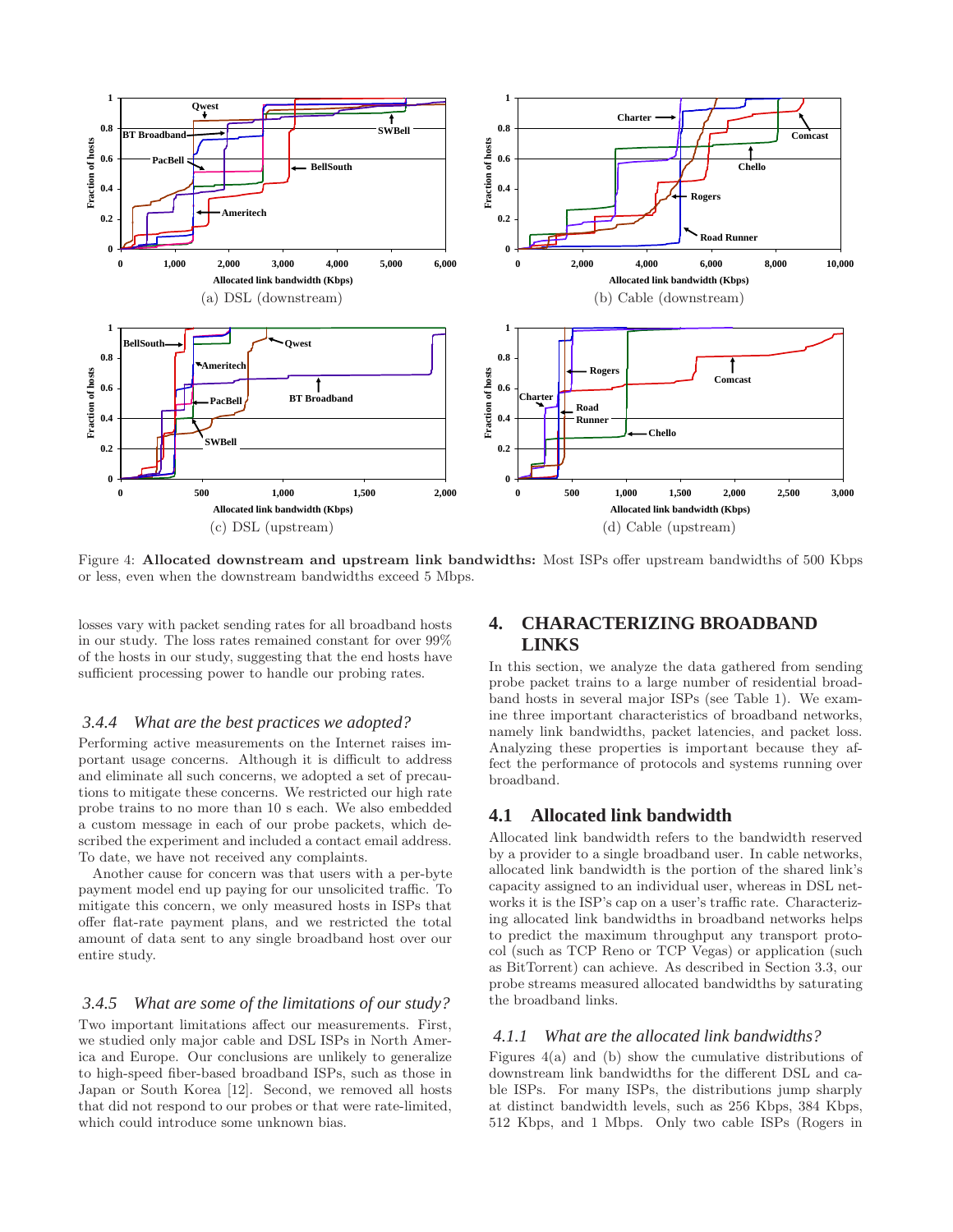

Figure 5: The ratio of downstream to upstream link bandwidths: The gap between downstream and upstream bandwidths is much wider for cable networks than for DSL networks.

Canada and Comcast in the United States) allocate bandwidths distributed along a continuous spectrum.

By comparing these measured allocated bandwidths to the advertised link speeds from Table 1, we can confirm and quantify some commonly held opinions. We find that most DSL ISPs have bandwidth rates corresponding to those advertised. By contrast, major cable ISPs, such as Comcast and Rogers, show rates different from those advertised (both higher and lower). We consider that this discrepancy is due to the nature of the two technologies – cable is a shared medium, whereas DSL is not. Our data also shows that many cable ISPs have significantly higher downstream bandwidths than DSL.

Figures 4(c) and (d) show the cumulative distributions of upstream link bandwidths. Upstream bandwidths are strikingly different from downstream bandwidths – with the exception of a few ISPs, most upstream bandwidths are lower than 500 Kbps, even when their downstream bandwidths exceed 5 Mbps. To examine this difference, we plotted the ratio of downstream to upstream link bandwidths in Figure 5. Most DSL hosts have much smaller ratios than cable hosts, because compared to cable, DSL hosts have lower downstream but similar upstream bandwidths. For over half of the cable hosts, the downstream bandwidths exceed upstream bandwidths by a factor of more than 10.

The highly asymmetric nature of bandwidths does not align well with the requirements of emerging peer-to-peer systems [8, 24], whose workloads tend to be symmetric. Despite all the excitement surrounding user-driven content generation and distribution, residential networks continue to be predominantly optimized for client-server workloads.

#### *4.1.2 How stable are the allocated link bandwidths?*

Next, we studied the short-term and long-term stability of link bandwidths. Understanding the stability of link properties is useful for designing network protocols that can quickly adapt to changing link conditions.

We examined the stability of the allocated link bandwidths over the 10 s duration of our packet floods. For this, we divided the 10 s into 100 ms intervals (the RTT of a typical Internet path), we estimated the bandwidth within each interval, and we compared the different estimates across intervals. Figure 6 shows how bandwidths for a PacBell link (DSL) and a Rogers link (cable) vary over time. Whereas



Figure 6: Stable and unstable link bandwidths: The allocated link bandwidth is stable for the PacBell DSL host. For the Rogers cable host, the access link bandwidth varies greatly over time.



Figure 7: Fraction of hosts with 'stable' downstream link bandwidths: Most DSL links show stable bandwidths, whereas most cable links do not. The results for upstream bandwidth are similar.

the PacBell link shows stable bandwidth, the Rogers link weaves above and below its average bandwidth of 3 Mbps.

Figure 7 shows the fraction of DSL and cable links that exhibit stable bandwidths in the downstream direction. We classified a link as stable if at least 90% of the 100 ms intervals show a bandwidth estimate within 10% of the average bandwidth. Although most DSL ISPs show stable link bandwidths, we found that most cable ISPs have bandwidths that vary significantly even within the short 10 s duration of our probes. We also found that upstream bandwidths have unstable short-term characteristics. We have omitted these results because of space constraints.

This large short-term variation in cable bandwidths poses new challenges to transport protocol designers. Traditionally, transport protocols have been developed to achieve stable throughput and to avoid reacting to short-term events (on timescales less than one RTT) [19]. However, when running in a cable network environment, protocols need to adjust quickly to rapidly changing link conditions. Slow reacting protocols might not achieve good throughput in cable networks.

We now turn our focus to the long-term diurnal stability of link bandwidths. We took measurements of the upstream and downstream bandwidths every half an hour for one week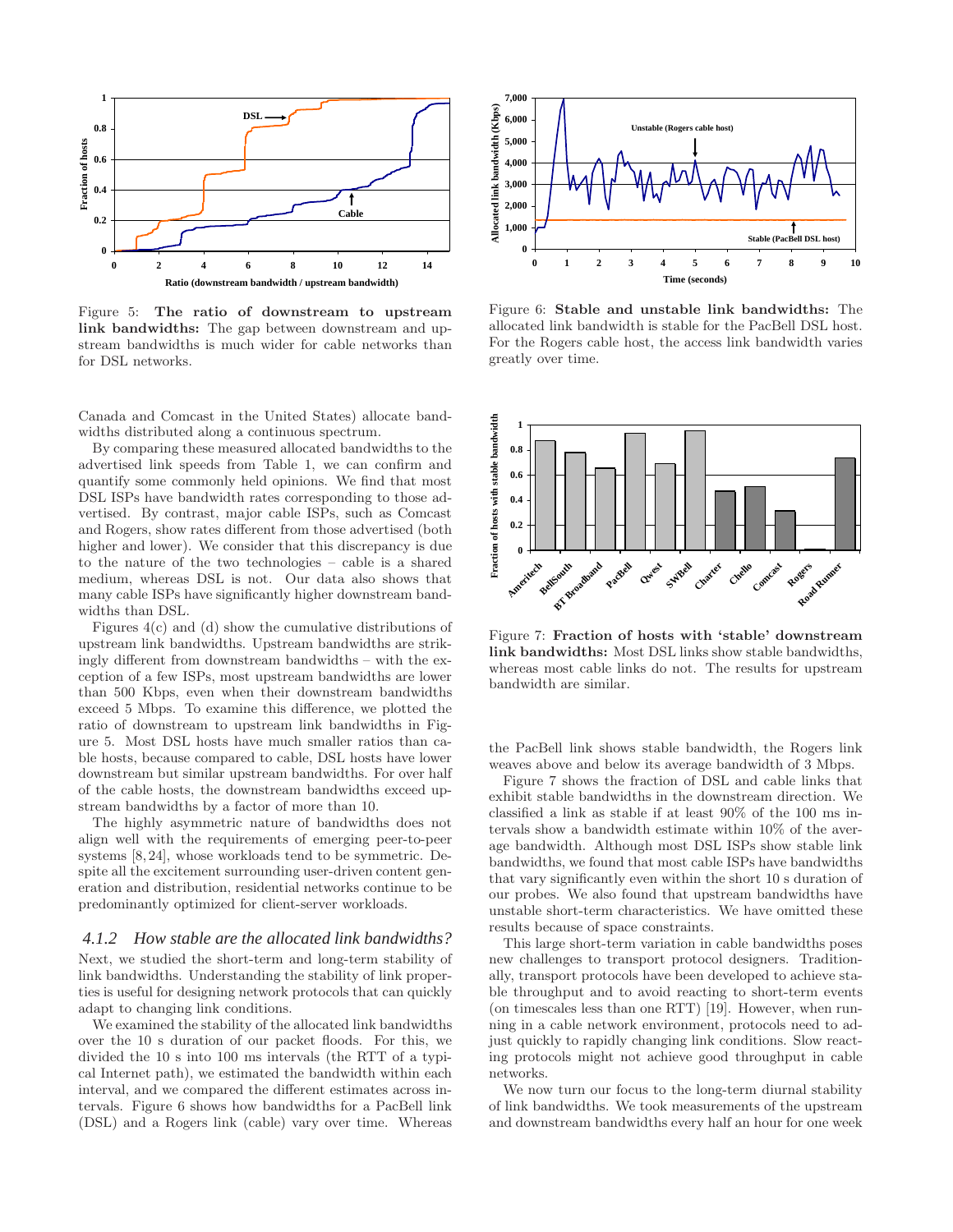

Figure 8: Long-term link bandwidth stability: Whereas BT Broadband has stable bandwidths over time, Rogers's allocated link bandwidths show diurnal patterns.

from 70 randomly chosen hosts from each ISP.<sup>3</sup> Figure 8 shows the diurnal variation in bandwidths for one DSL ISP (BT Broadband) and one cable ISP (Rogers). Each curve shows the bandwidth variation averaged across all measured links within one ISP. To account for links with different bandwidths, we normalize each link's bandwidth by using the maximum measured bandwidth of that link during the entire measurement period.

We found that most ISPs have high long-term stability (not shown). As the curve for BT Broadband illustrates, their bandwidths do not vary with the time of the day. By contrast, a small number of ISPs, such as Rogers, show a clear diurnal trend in link bandwidths. Rogers's end hosts see significantly lower bandwidths (almost a 25% reduction) in the evening (between 4 PM and 7 PM) than in the early morning (between 1 AM and 5 AM). In the upstream direction, we find stable bandwidths (not shown) for all ISPs, including Rogers. These findings seem to contradict the popular idea that competing traffic affects the bandwidths of broadband hosts. For most ISPs, we found little evidence that competing traffic affects link bandwidths during the day.

#### *4.1.3 Is there evidence of traffic shaping?*

Traffic shaping is likely to be one of the factors leading to the bandwidth instability encountered in broadband networks. Some ISPs allow an initial burst of bandwidth that is often many times greater than the advertised bandwidth. For example, Comcast's PowerBoost feature [15] doubles the customer's allocated bandwidth for a short time. This provisioning reduces the download times of relatively small files, such as MP3s. Other ISPs throttle the bandwidth allocated to long running transfers to discourage the heavy hitters from consuming a disproportionate share of the bandwidth.

Because our probe floods were limited to 10 s, we could only detect the traffic shaping associated with short-duration flows. To do this, we performed the following experiment. We used our packet streams to compute the allocated link bandwidth of each 100 ms interval. To detect the presence of traffic shaping, we checked for a consistent and significant drop in bandwidth after some initial period. Figure 9



Figure 9: Traffic-shaped downstream: The bandwidth of this link is initially 2.5 Mbps, but it drops to 1.5 Mbps after one second.

shows an example link from Ameritech DSL, whose bandwidth drops from 2.5 Mbps to 1.5 Mbps (its long-term rate) after the first second.

We found similar downstream traffic-shaping techniques used by three ISPs – Ameritech, Comcast, and Chello. 11% of the Ameritech links, 26% of the Comcast links, and 67% of the Chello links provide an initial burst of bandwidth to speed up short transfers. The burst rates are typically more than 1 Mbps above the long-term bandwidth. However, in many cases, we were unable to quantify precisely the burst rates because they exceeded the rate of our probe train. In the upstream direction, we found no evidence of traffic shaping or bandwidth throttling of our probe stream. The short duration of our probe trains (10 s) could have prevented us from detecting upstream traffic shaping.

History-based bandwidth prediction is a popular technique used in several transport protocols [3, 9, 19] and content distribution systems [25]. Although our traffic-shaping analysis is preliminary, it suggests that using past bandwidth estimates to predict future bandwidth conditions might not work well over broadband links.

# **4.2 Packet latencies**

We analyzed each of the three components of packet latencies: propagation delays, transmission delays, and queueing delays.

#### *4.2.1 Do broadband links have large propagation delays?*

A link's propagation delay is the time elapsed between sending a bit at one end and receiving it at the other end. On one hand, broadband propagation delays could be short because the links themselves are short. On the other hand, sophisticated signal processing and error correction algorithms could increase broadband propagation delays.

Our methodology prevents us from directly measuring the propagation delay of a broadband access link. Instead, we were able to estimate the round-trip delay of the last-hop of the path between our measurement hosts and the broadband hosts. This last-hop delay roughly approximates the sum of downstream and upstream broadband propagation delays.

To do this, we sent small-TCP trickle probes to both the broadband host and its last-hop router. The trickle consisted of several hundred widely spaced small probes and their responses. We calculated the last-hop RTT by subtracting the

<sup>3</sup>To minimize DHCP effects, we discarded any host that went offline (i.e., did not respond to probes) during this period. We also excluded measurements when we detected crosstraffic.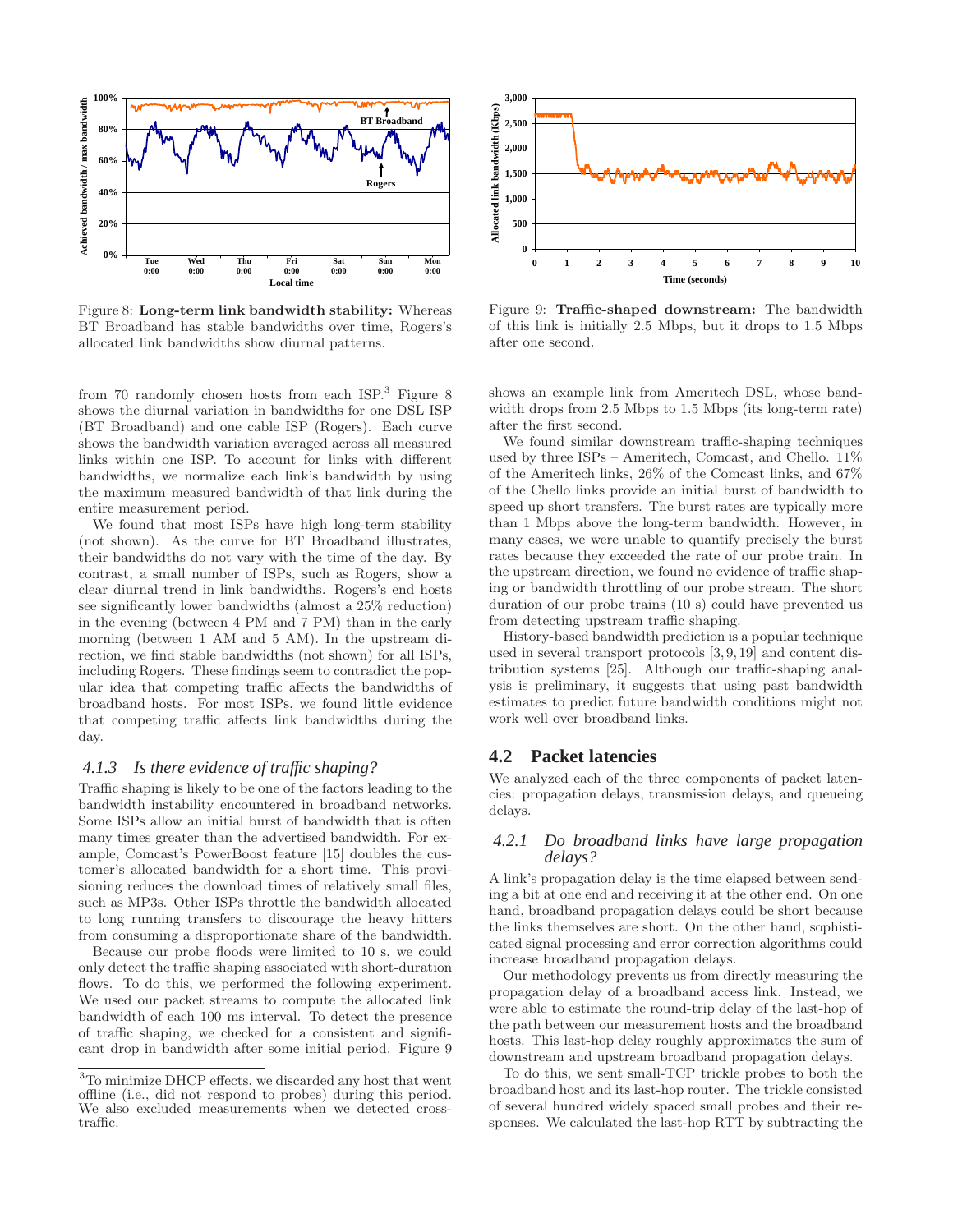

Figure 10: Last-hop delay and jitter in cable and DSL networks: DSL shows higher last-hop RTTs than cable, while cable exhibits higher jitter than DSL.

minimum RTT to the last-hop router from the minimum RTT to the broadband host. We used the minimum RTT estimates to avoid transient jitter as a result of queueing at intermediate routers.

Figure 10 shows our results for last-hop RTTs for cable and DSL networks. DSL hosts exhibit considerably higher propagation delays than cable hosts. 75% of all DSL hosts have last-hop delays larger than 10 ms, while  $15\%$  have propagation delays larger than 20 ms. These delays are surprising because many last-hop routers are located in the same city as their end hosts.<sup>4</sup>

Figure 10 also shows the jitter in our latency measurements. We used the RTTs of the small-TCP trickle to estimate the jitter of the broadband link. We calculated jitter by subtracting the 10th percentile RTT from the 90th percentile highest RTT. Compared to cable, DSL links have higher last-hop delays but lower jitter. We believe that the characteristics of the upstream cable links are responsible for these differences. We examine this next.

#### *4.2.2 How do cable's time-slotted policies affect transmission delays?*

Transmission delay refers to time elapsed between a router starting to transmit a packet and ending its transmission. It is usually calculated by dividing the packet length by the link bandwidth. However, cable links use a reservation policy to transmit packets in the upstream direction. This policy can cause additional delays to a packet's transmission. We examined the effects of such transmission policies under both low and high network loads.

First, we studied transmission delays under low network loads. We used the large-ICMP trickle to calculate the lasthop delays, similar to the experiment conducted in the previous section. We compared these last-hop large-packet delays to the last-hop small-packet delays measured in the earlier experiment. The differences in the last-hop delays between large (1,488-byte) and small (100-byte) packets are mostly due to the additional transmission delays incurred by sending larger packets.

Figure 11 shows the difference in transmission delays between large and small packets for cable and DSL hosts. We found that the transmission delays for DSL are large, on the same order of magnitude as their propagation delays, shown



Figure 11: Difference in transmission delays between large and small packets: DSL shows longer transmission delays than cable.

in Figure 10. By contrast, the transmission delays for cable are surprisingly low  $-99\%$  of hosts show an increase of less than 1 ms to send an extra 1,388 bytes.

We believe that the time-slotted nature of cable links is responsible for these short transmission delays. All our probes, both large and small, experience similar waiting times for a time slot. When a slot has been granted, packets are transmitted at the full link speed (10.24 Mbps according to the DOCSIS 1.0 specification). This matches our data very well; our measured transmission delays correspond to an upstream link speed of 11 Mbps.

Next, we examined transmission delays under high network load. In this case, packets have to wait longer to reserve a time slot. When the reservation is granted, multiple waiting packets can be concatenated (see Section 2.1) and sent in a single burst. Although concatenation reduces the overhead of scheduling many small packets, such as TCP ACKs, it introduces a systematic jitter, which we refer to as the concatenation jitter.

We used the small-TCP flood to examine the effects of concatenation because it saturates the upstream link with a large number of small packets, which are well suited for concatenation. We clustered probe responses received in very close succession (separated by less than 100  $\mu$ s) as part of a single bursty transmission, and we calculated the number of packets in the largest cluster. Because there is no known concatenation feature for DSL, we expected these links to show only minimal burst sizes.

Figure 12(a) shows the extent of packet concatenation in DSL and cable ISPs. As expected, DSL links show only very short bursts, whereas 50% of cable links can concatenate 19 packets or more in a single burst. We used the link's speed and the number of packets in a burst to estimate a lower bound on the amount of concatenation jitter when the link is saturated. Figure 12(b) shows the results. Whereas the mean concatenation jitter for cable networks is about 5 ms, many links experience 10 ms or more of jitter due to concatenation.

In cable networks, the concatenation jitter under high network load can be higher than the end-to-end jitter over the entire path under normal load (shown in Figure 10). The presence of high jitter in cable networks has important consequences for protocols such as TCP Vegas [9] and PCP [3], which interpret changes in RTT as a sign of incipient congestion. High jitter could cause these protocols to enter congestion avoidance too early, leading to poor performance.

 ${}^{4}{\rm We}$  inferred the locations of hosts and routers from their DNS names as suggested in [47].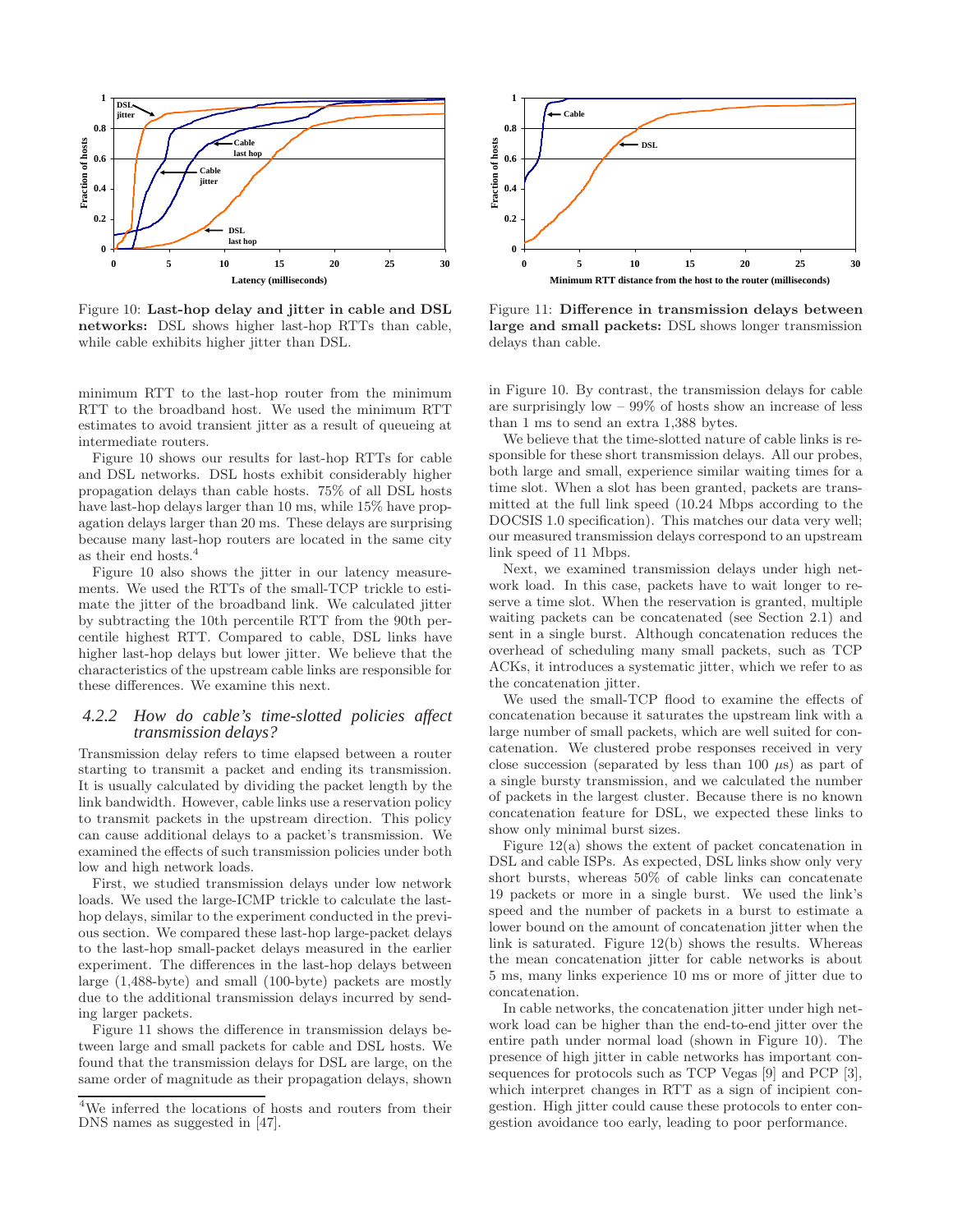

Figure 12: Cable links show high RTT variation: In addition to a high level of basic jitter, cable modems can send small packets in a single burst and thus cause additional jitter.



Figure 13: Downstream and upstream queue length in milliseconds: Some downstream queue lengths follow the recommendation for voice calls (150 ms), but most are significantly longer. The upstream queue length can be massive, especially for cable links.

#### *4.2.3 How large are broadband queueing delays?*

Sizing router queues is a popular area of research (e.g., [4]). A common rule of thumb (attributed to [49]) suggests that router queues' lengths should be equal to the RTT of an average flow through the link. Larger queues lead to needlessly high queueing delays in the network. We investigated how well this conventional wisdom holds in broadband environments.

We measured queue lengths in milliseconds by calculating the RTT variation of our probe streams' packets. To estimate downstream queue lengths, we used large-TCP flood probe trains, which saturate the downstream but not the upstream link. We calculated the difference between the minimum RTT and the 95th percentile highest RTT. To estimate upstream queue lengths, we first measured the difference between the minimum RTT and the 95th percentile highest RTTs of large-ICMP flood probe trains. This difference corresponds to the sum of downstream and upstream queue lengths. We then subtracted the estimate of the downstream queue length to obtain the length of the upstream queue.

Figures  $13(a)$  and  $13(b)$  show the cumulative distributions of downstream queue lengths for different cable and DSL providers. Across most cable ISPs and two DSL ISPs (Pac-Bell and SWBell), the curves show a sharp rise at 130 ms. This value is consistent with that recommended by the ITU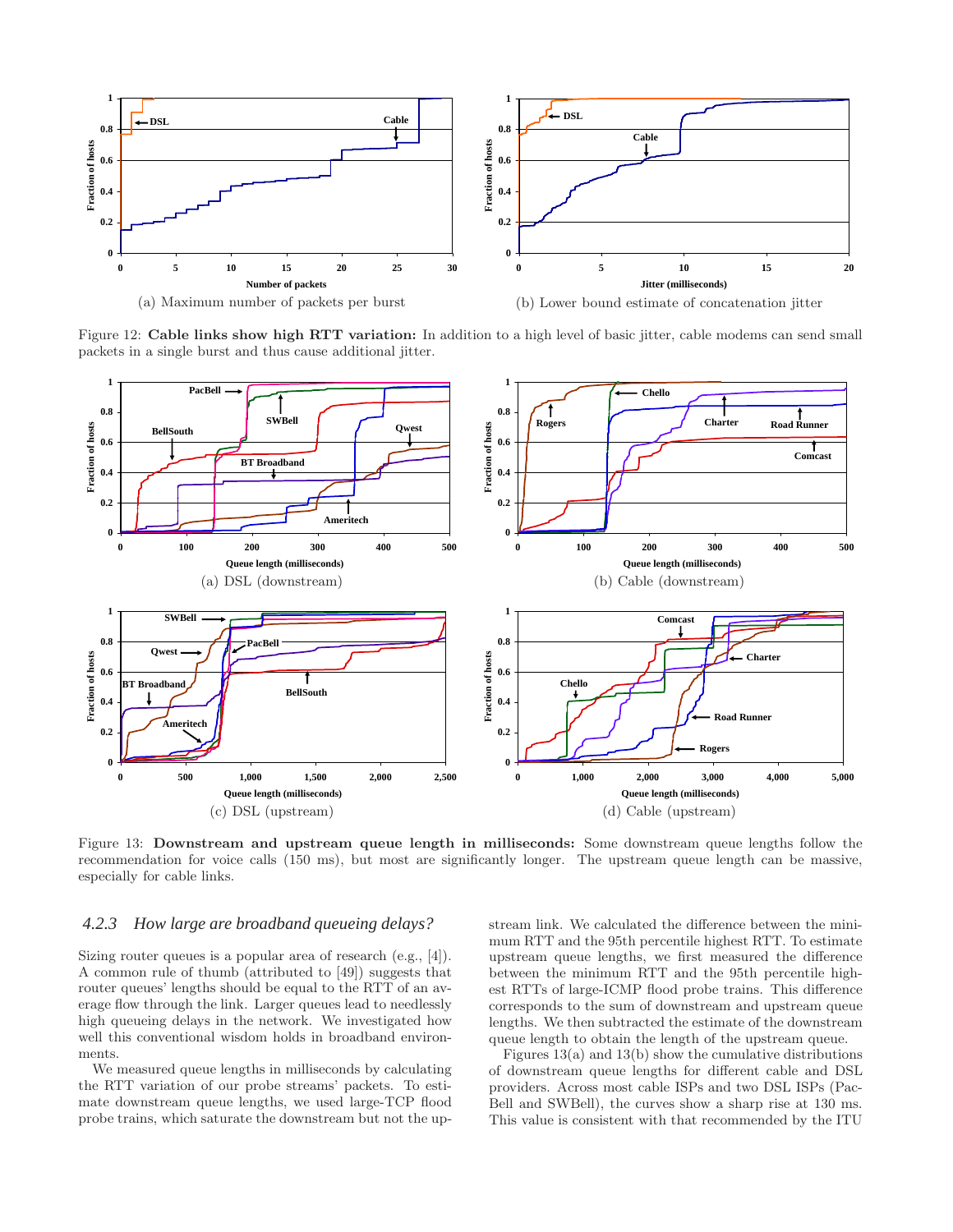

Figure 14: Observed round-trip loss rate for residential broadband paths: DSL and cable paths show similar loss rates. 95% of all DSL and cable hosts have loss rates of less than 1%.

G.114 standard for maximum end-to-end latency in a network running interactive traffic – 150 ms. Nevertheless, these queue lengths are significantly higher than a typical flow's average delay, which ranges between 50 and 75 ms within North America or Europe. By contrast, we observed queueing delays of up to 2 s for a significant number of Comcast and Qwest hosts and up to 6 s for some BT Broadband hosts (not shown). Our findings show diverse queue configurations for broadband links, with most hosts exhibiting queue lengths significantly higher than 130 ms.

Figures  $13(c)$  and  $13(d)$  show the cumulative distributions of upstream queue lengths for the different cable and DSL providers. Compared with downstream queues, the lengths of upstream queues are very large. Most DSL links exhibit queues of 600 ms or higher, and many cable links allow their upstream queues to grow to several seconds. Although some of the upstream queues' build-up results from the low upstream link bandwidths, the excessive lengths will negatively affect interactive traffic like VoIP whenever users upload content, such as when using BitTorrent.

#### **4.3 Packet loss**

In this section, we characterize packet loss in residential broadband networks. We contrast our results with the commonly held idea that broadband networks have high packet loss rates. Our tools cannot measure the access links' loss rates. Instead, we examined the packet loss rates of the Internet paths between our well-connected measurement hosts and the broadband hosts. Because the broadband access links are part of these Internet paths, our measured loss rates provide an upper bound on the broadband links' loss rates.

#### *4.3.1 Do broadband links see high packet loss?*

We used the small-TCP trickle probe trains to calculate the loss rates along the round-trip paths to remote broadband hosts. We sent widely spaced trickle probes at a very low rate for a week, and we measured the fraction of probes for which the broadband hosts did not respond. This includes losses on both the upstream and the downstream paths, and it measures the loss rate under normal operating conditions of the network. Note that the loss rate we measured might differ from the loss rate that application traffic (e.g., TCP flows) saturating broadband links would suffer.

Figure 14 presents our results. We found that both cable and DSL have remarkably low packet loss rates. The



Figure 15: Packet loss over time: The loss rate is generally low and shows heavy diurnal variations with intermittent spikes. Note that this graph includes both upstream and downstream losses; the time axis shows local time (EST for Ameritech and CET for Chello).

loss rate is below 1% for more than 95% of all DSL and cable paths. Overall, we found that the packet loss rates for broadband access networks are similar to those observed in academic network environments [11, 40].

We also examined how loss rates varied over the course of the week. Figure 15 shows our measurements for two typical providers: a DSL ISP (Ameritech) and a cable ISP (Chello). The horizontal axis shows the local time for the ISPs. The loss rates shown along the vertical axis are averaged over intervals of 120 minutes. We found that loss rates exhibit diurnal patterns with occasional spikes. Both ISPs follow similar diurnal patterns, showing lower loss rates in the early morning than in the evening.

# *4.3.2 Do ISPs use active queue management?*

When packets are sent very quickly, they begin to fill up queues, and the routers must eventually drop some of the packets. The most common queue management policy is tail-drop – i.e., all packets arriving after the queue is full are discarded. More active queue management policies, such as RED [20], proactively drop packets using probabilistic schemes when the queue starts to fill up but before the queue is full. Active queue management has been extensively studied, but relatively little is known about the extent to which it is deployed in practice.

We performed the following experiment to infer whether the broadband ISPs are using active queue management policies. We used the small-TCP flood to overflow both downstream and upstream links, and we used IPIDs to distinguish between losses occurring upstream and those occurring downstream [36]. For each successfully received response, we recorded the RTT, and we calculated the average loss rate over a sliding window of 40 packets. We examined the correlation between the loss rates and the corresponding RTTs. On the basis of this correlation, we can infer whether routers use tail-drop or more active queue management policies. A tail-drop policy will result in a steep increase in loss rate when the queue is full (i.e., for a large RTT value); if an active queue management policy such as RED is used, then the loss rate will increase proportionally to the RTT after a certain threshold.

Figure 16 shows how the loss rates increase with the RTT for two broadband hosts, one in PacBell and one in SWBell. For the PacBell host, the loss rate increases steeply around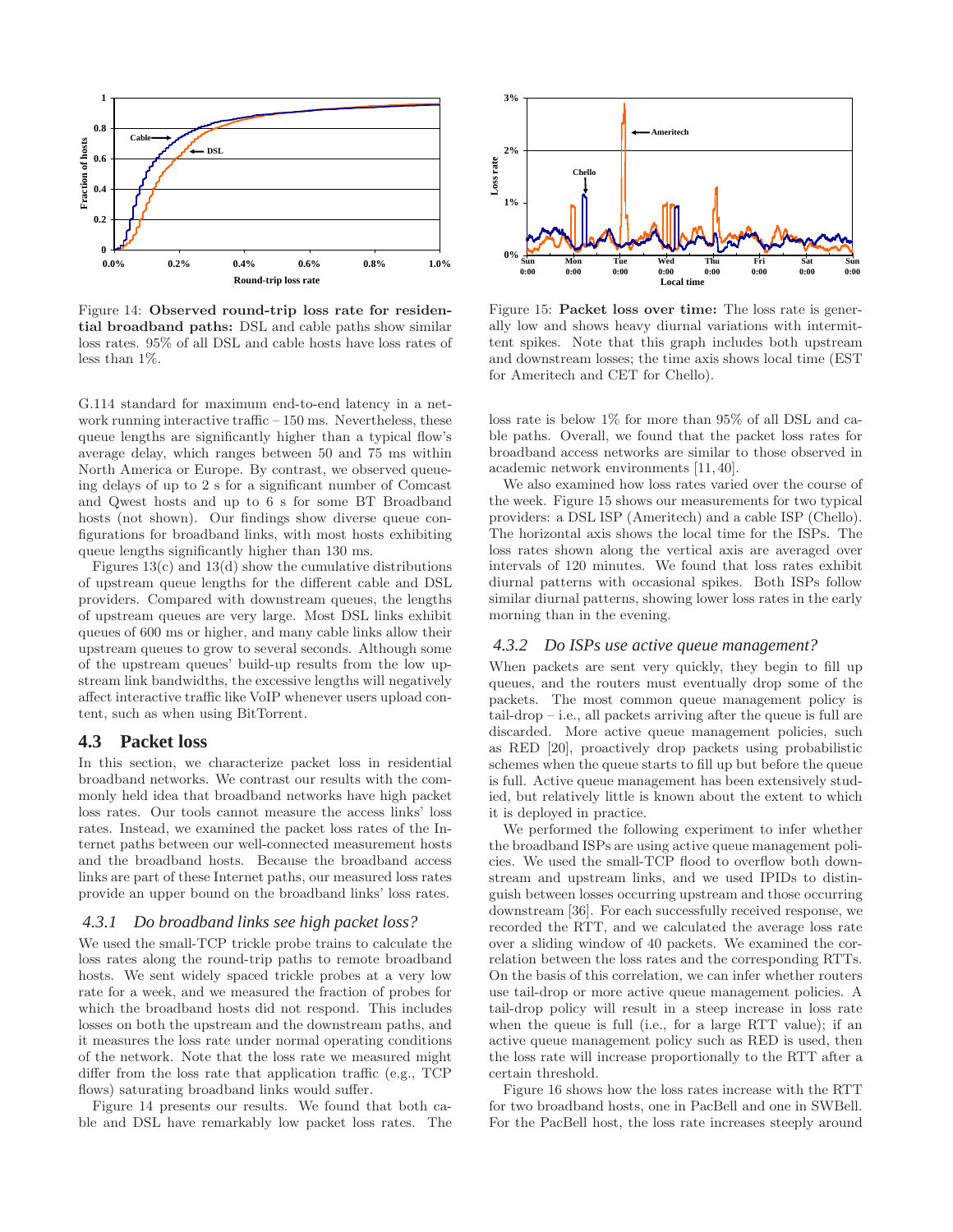

Figure 16: Tail-drop and active queue management: When a tail-drop queue overflows, the loss rate increases sharply. If the loss rate increases proportionally to the queue length after a threshold, then this suggests that active queue management (probably RED) is being used.

an RTT of 850 ms, which suggests that a tail-drop queue is used. The loss rate for the SWBell host shows a different trend; after 500 ms, it increases almost linearly with the RTT before stabilizing at around 85%. This behavior matches the description of the RED active queue management policy.

To quantify the extent of RED deployment in broadband networks, we tested whether the increases in RTT and loss rates are strongly correlated. If the correlation coefficient is high ( $> 0.9$ ) beyond a threshold loss rate of 5\%, we conclude that the link may be using RED as its drop policy. We did not calculate the correlation coefficient for low loss rates (below 5%) because these loses might be sporadic and not representative of the broadband router's queue policy.

We found that 26.2% of the DSL hosts show a RED-style drop policy on their upstream queues. The three providers owned by AT&T (i.e., Ameritech, BellSouth, and PacBell) exhibit deployment rates between 50.3% and 60.5%, whereas all other DSL providers' deployment rates are below 23.0%. The partial deployment of RED-style policies within ISPs could be due to heterogeneity in the ISPs' equipment. We did not detect RED in any of the cable ISPs measured.

#### **4.4 Summary**

We have presented an in-depth characterization of the properties of residential broadband networks. Our analysis reveals important ways in which these networks differ from academic networks, and it quantifies these differences. We summarize our key findings below:

Allocated link bandwidths: Our results show that downstream bandwidths exceed upstream bandwidths by more than a factor of 10 for some ISPs. In contrast to popular belief, for most ISPs, the measured bandwidths matched well with the advertised rates at all times of day, and we found little evidence of competing traffic affecting their links. Although link bandwidths remain stable over the long term, they show high variation in the short term, especially for cable hosts. For some ISPs, link bandwidths change abruptly as a result of traffic shaping.

Packet latencies: Many DSL hosts show large ( $\geq 10$  ms) last-hop propagation delays. Cable hosts suffer higher jitter than DSL hosts as a result of time-slotted packet transmission policies on their upstream links. Packet concatenation on the upstream links can add another 5 − 10 ms of jitter in cable links.

All ISPs deploy queues that are several times larger than their bandwidth-delay products. Whereas downstream queues can delay packets by more than 100 ms, the upstream queueing delays can exceed several hundreds of milliseconds and, at times, a few seconds.

Packet loss: Both DSL and cable ISPs exhibit surprisingly low packet loss. We also found that many DSL hosts use active queue management policies (e.g., RED) when dropping packets.

# **5. IMPLICATIONS OF OUR FINDINGS**

We consider that our observations about broadband networks' characteristics can help researchers to understand how well existing protocols and systems work in the commercial Internet. Our findings offer useful insights for the designers of future applications. To illustrate this, we briefly discuss the potential implications of our measurements for three popular Internet-scale systems.

Transport Control Protocols: Our bandwidth and latency findings have several implications for transport protocol designs. For example, protocols such as TCP Vegas [9] and PCP [3] use RTT measurements to detect incipient congestion. In the presence of the high jitter found in our measurements, this mechanism might trigger congestion avoidance too early. Bandwidth-probing techniques, such as packet-pair [31], could return incorrect results in the presence of traffic shaping or packet concatenation. This could be detrimental to transport protocols that rely on probing to adjust their transfer rates, such as PCP.

Network coordinate and location systems: Many IPto-geolocation mapping tools [22, 52] use latency measurements to determine a host's location. The large propagation delays and high jitter found in broadband networks are likely to seriously interfere with the accuracy of these systems.

Similarly, network coordinate systems [16, 37] use latency estimates to assign a set of coordinates to their participating hosts. A recent study [34] found that network coordinate systems do not perform well when deployed in BitTorrent networks, because RTTs between nodes can vary by up to four orders of magnitude. Our measurements explain and provide insights into these findings: BitTorrent networks typically include many residential links, which have very large RTT variations as a result of their long queues. BitTorrent traffic compounds these variations because it tends to fill up the queues.

Interactive and real-time applications: Recently, the popularity of VoIP and online games has grown considerably. Our data shows that real-time applications will be negatively affected by the broadband links' large queueing delays. Because queueing delays increase in the presence of competing traffic, these time-sensitive applications are likely to experience degraded service when they are used concurrently with bandwidth-intense applications, such as BitTorrent.

# **6. RELATED WORK**

There is a large body of previous measurement work characterizing Internet paths other than broadband. Paxson [40] studied network packet dynamics among a fixed set of Internet hosts located primarily in academic institutions. More recently, several studies have examined the characteristics of the network paths connecting the PlanetLab testbed [5, 43].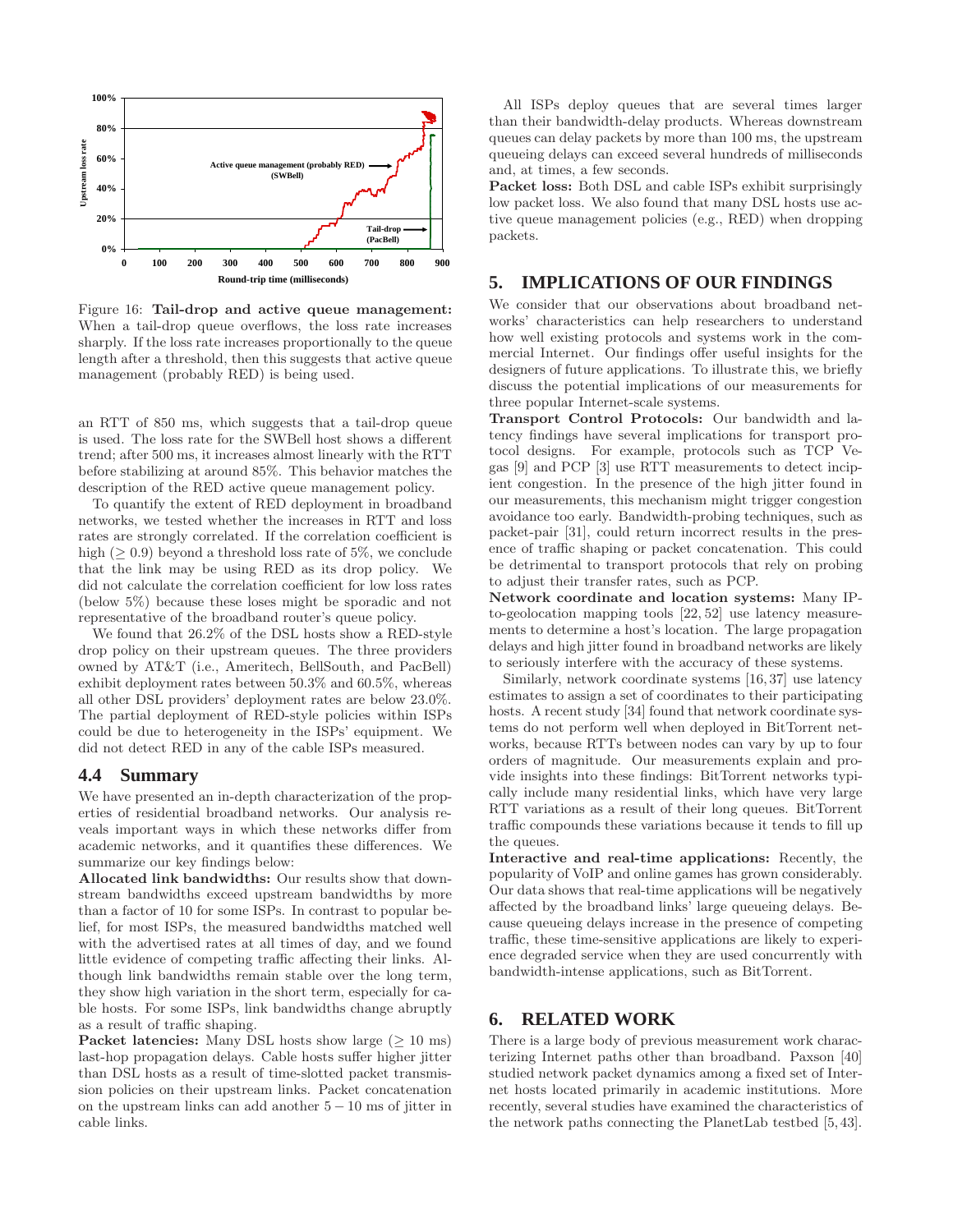Although our paper uses similar measurement techniques, the network environment we study is different.

Compared with other parts of the Internet, broadband access networks have received relatively little attention. Claypool et al. [14] performed a measurement study of access networks' queue sizes using 47 volunteering broadband hosts. They found that the median queue size was 350 ms in DSL networks and 150 ms in cable networks, and they showed in simulation that large queue sizes are detrimental to network traffic from interactive applications. Our results are consistent with these earlier findings, but they are based on a set of hosts that is more than two orders of magnitude larger. Similarly, Jehaes et al. [30] observed a large increase in round-trip delays over saturated broadband links. Their experiments were limited to one DSL and one cable link.

Some recent studies have examined the traffic generated by residential customers in Japan [12] and France [46]. These results complement ours, because we examined the properties of the networks themselves rather than the properties of traffic traversing them. A comprehensive view of residential networks requires a good understanding of both.

Lakshminarayanan and Padmanabhan [32] performed a network measurement study from 25 broadband hosts to different Internet hosts, covering several application-level metrics such as TCP throughput and latency. Our study confirms some of their findings but at a much larger scale. In their later work, Lakshminarayanan et al. [33] outlined pitfalls in measuring link capacities of cable and DSL networks by using existing bandwidth estimation tools. In particular, the accuracy of these tools is greatly influenced by the rate regulation schemes used in cable and DSL networks. Our measurement methodology does not suffer from such inaccuracies because it relies on saturating the links for a short duration.

Many previous studies have measured network properties of hosts participating in file-sharing peer-to-peer systems [7, 44, 45]. Because a large fraction of peers in these systems access the Internet over cable and DSL networks, all these studies indirectly include measurements of broadband access networks. However, these results cannot be compared directly with ours because the focus of these studies is primarily on application-level performance and not on the link level characteristics of broadband networks.

# **7. CONCLUSIONS**

In this paper, we presented the first large-scale measurement study of major cable and DSL providers in North America and Europe. Our study characterized several important characteristics of broadband networks, including available link capacities, packet transmission policies, jitter, packet drop policies, and queue lengths. Our analysis revealed important ways in which residential networks differ from the conventional wisdom about the Internet. We also discussed the implications of our findings for many emerging protocols and systems, such as delay-based congestion control (e.g., PCP) and network coordinate systems (e.g., Vivaldi).

# **8. ACKNOWLEDGMENTS**

We thank Steve Gribble and Dan Sandler for generously hosting measurement servers for our experiments. We are grateful to our shepherd Guillaume Urvoy-Keller, Peter Druschel, and our anonymous reviewers for providing detailed and helpful feedback on this paper.

# **9. REFERENCES**

- [1] A. Akella, S. Seshan, and A. Shaikh. An empirical evaluation of wide-area Internet bottlenecks. In Proceedings of IMC'03, Oct 2003.
- [2] D. G. Andersen, H. Balakrishnan, F. Kaashoek, and R. Morris. Experience with an Evolving Overlay Network Testbed. ACM Computer Communication Review, 33(3):13–19, July 2003.
- [3] T. Anderson, A. Collins, A. Krishnamurthy, and J. Zahorjan. PCP: Efficient endpoint congestion control. In Proceedings of NSDI'06, San Jose, CA, May 2006.
- [4] G. Appenzeller, I. Keslassy, and N. McKeown. Sizing router buffers. In Proceedings of ACM SIGCOMM'04, Aug 2004.
- [5] S. Banerjee, T. G. Griffin, and M. Pias. The interdomain connectivity of PlanetLab nodes. In Proceedings of the 5th Passive and Active Measurement Conference (PAM), Apr 2004.
- [6] J. Bellardo and S. Savage. Measuring packet reordering. In Proceedings of the 2nd ACM SIGCOMM Internet Measurement Workshop (IMW), Marseille, France, Nov 2002.
- [7] R. Bhagwan, S. Savage, and G. M. Voelker. Understanding availability. In Proceedings of 1st International Workshop on Peer-to-Peer Systems (IPTPS), Boston, MA, March 2002.
- [8] Bittorrent. http://bittorrent.com.
- [9] L. S. Brakmo and L. Peterson. TCP Vegas: End to end congestion avoidance on a global Internet. IEEE Journal on Selected Areas in Communication, 13(8):1465–1480, Oct 1995.
- [10] CableLabs. DOCSIS 1.1 interface specification, 2006. http://www.cablemodem.com/specifications/ specifications11.html.
- [11] B. Chandra, M. Dahlin, L. Gao, and A. Nayate. End-to-end WAN service availability. In Proceedings of the 3rd USITS, 2001.
- [12] K. Cho, K. Fukuda, H. Esaki, and A. Kato. The impact and implications of the growth in residential user-to-user traffic. In Proceedings of SIGCOMM'06, Sep 2006.
- [13] Cisco. Internetworking technology handbook, 2006.
- [14] M. Claypool, R. Kinicki, M. Li, J. Nichols, and H. Wu. Inferring queue sizes in access networks by active measurement. In Proceedings of the 4th Passive and Active Measurement Workshop (PAM), Antibes Juan-les-Pins, France, Apr 2004.
- [15] Comcast PowerBoost press release, Jun 2006. http://www.cmcsk.com/phoenix.zhtml?c=147565&p= irol-newsArticle&ID=890297.
- [16] F. Dabek, R. Cox, F. Kaashoek, and R. Morris. Vivaldi: A decentralized network coordinate system. In Proceedings of SIGCOMM'04, Aug 2004.
- [17] C. Dovrolis, P. Ramanathan, and D. Moore. Packet dispersion techniques and a capacity estimation methodology. IEEE/ACM Transactions on Networking, Dec 2004.
- [18] Federal Communications Commission ComCom, Switzerland. Broadband in the universal service, Sep 2006.
- [19] S. Floyd, M. Handley, J. Padhye, and J. Widmer. Equation-based congestion control for unicast applications. In Proceedings of SIGCOMM'00, Aug 2000.
- [20] S. Floyd and V. Jacobson. Random early detection gateways for congestion avoidance.  $IEEE/ACM$ Transactions on Networking, 1(4):397–413, Aug 1993.
- [21] R. Govindan and V. Paxson. Estimating router ICMP generation delays. In Proceedings of Passive and Active Measurement (PAM), Fort Collins, CO, USA, 2002.